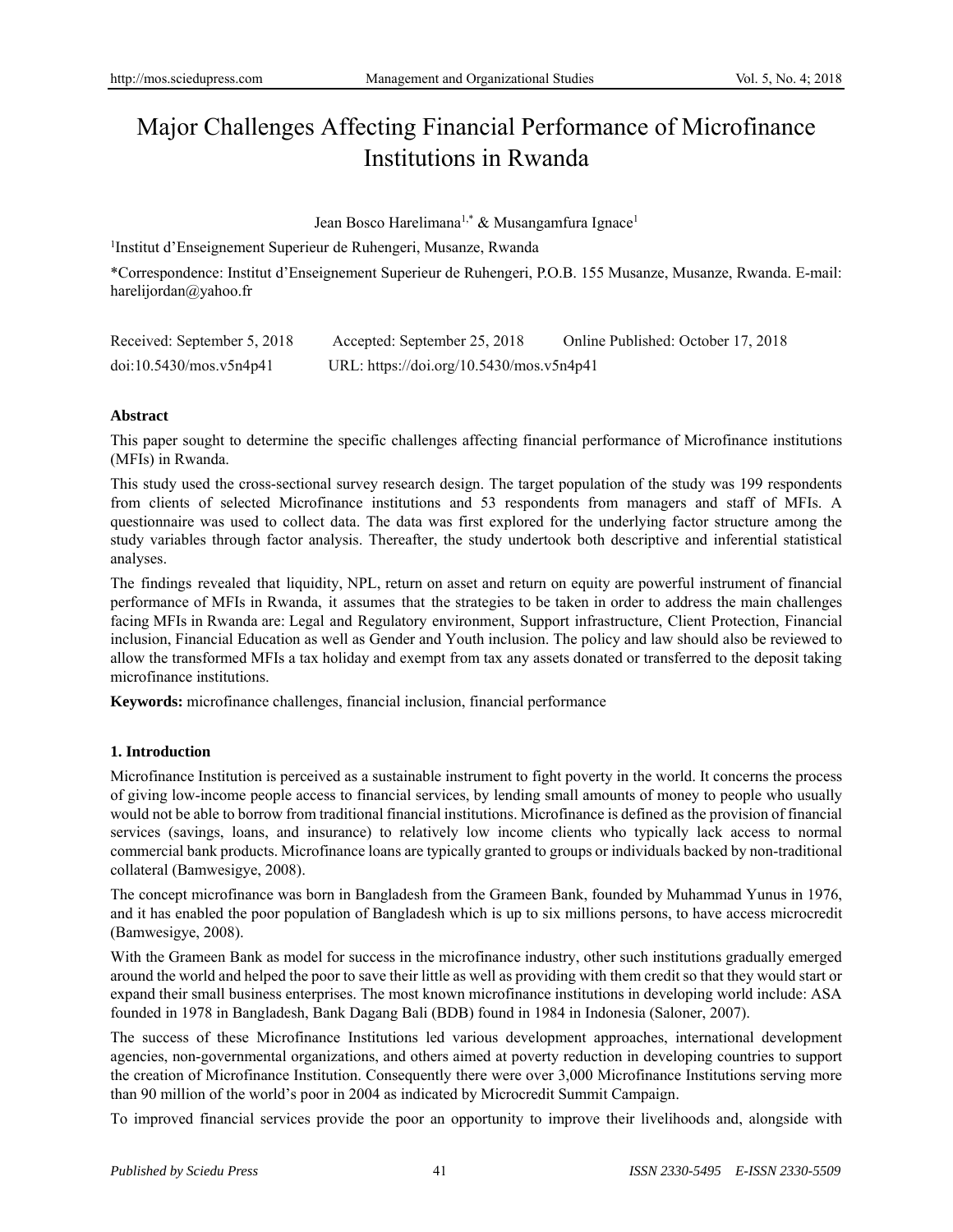social services, can contribute to poverty reduction. The financial services needed do not cover micro credit alone, but also other services are in demand. These include above all savings, but also money transfer services, micro insurance and micro leasing, all of which can play an important role in the economic empowerment of the poor.

In Africa, the concept of microfinance is not new, as savings and credit groups that have operated for centuries include the "susus" of Ghana, and "tontines" in West Africa. Additionally, from the international year of microcredit most of the African countries have developed in their Poverty Reduction Strategy Paper some actions concerning microfinance, with the aim to improving financial services offered, in particular mobilizing people to save and provide credit to poor people which enable them to contribute in stimulating economic growth. The most known Microfinance Institutions in Africa include the Amhara Credit and Savings Institution in Ethiopia, Association Al Amana for the Promotion of Micro-Enterprises Morocco in Morocco, National Microfinance Bank (NMB) in Tanzania, and the Equity Building Society in Rwanda (Tanoh, 2012).

However, Microfinance Institutions in Africa are not enough. As indicated by Calgagovski et al (1991), Africa lags behind others regions of similar size and structure. Its gross domestic savings averaged 8 percent in the 1980s, while for the same period South East Asia, and especially Newly Industrialized Economies (Republic of South Korea, Taiwan, Singapore) reached respectively 23 and 35 percent. Lack of access to finance has been identified as one of the major constraints to small business growth, the reason is that provision of financial services is an important means for mobilizing resources for more productive use, the extents to which small firms can save and accumulate own capital for further investment.

Moreover, Small enterprises and most of the poor population in sub-Saharan Africa have very limited access to deposit and credit facilities and other financial services provided by formal financial institutions. For example, in Ghana and Tanzania, only about 5–6 percent of the population has access to the banking sector. This lack of access to financial services from the formal financial system is quite striking, when one considers that in many African countries the poor represent the largest share of the population and that the microfinance sector is an important part of the economy (Anupam et al, 2004).

In Rwanda, Microfinance institutions are widely spread across Rwanda and have increased significantly in number over the last 5 years and continue to play a significant role in accelerating financial inclusion. The Rwandan microfinance system comprised of 15 microfinance institutions (under the legal status of limited company); 479 savings and credits cooperatives (SACCOs): These include 416 U-SACCOs SACCOs and 63 non U-SACCOs. All these institutions are regulated and supervised by BNR (BNR Annual financial report, 2016).

The microfinance sector and especially U-SACCOs continue to play a significant role in accelerating financial inclusion in Rwanda bringing financial services to the unbanked population.

According to Finscope Survey (2016), around 33 percent of adult Rwandans (2 million) used U-SACCO services in 2016, up from 22.3% in 2012. Umurenge SACCOs played a significant role in pushing out the boundaries of formal financial access. It takes an average of 45 minutes for adult Rwandans to reach U-SACCOs premises. The microfinance sector is greatly linked to the banking sector, the total placements of MFIs within the banking system stood at 37 % of their total assets from 38 % in 2015. The U-SACCOs deposits within the banking system account for 56 percent of their total assets.

The growth of assets components was uneven. Loans, which constitute 52 % of total assets of MFIs, grew by 27.6 %. Other elements of MFIs' assets are: cash in vault and in Banks (39 %), investments in T-bills and other placement and other assets. First, credit demand declined, especially in 2016, which is also related to moderate economic growth observed in 2016. Second, the uptick in credit risk also caused some MFIs to slow down their lending pace.

The microfinance sector remains well capitalized, with aggregate capital adequacy ratio (CAR) of 30.3 % in 2016 compared to the 15 % prudential requirement. The increase of MFIs equity reflects the capital injection in the sector as paid up capital, which constituted of over 38 %, increased by 13.2 % between 2015 and 2016. Further, the increase has also been fuelled by earnings retained which increased by 31.8 %. This level of capitalization is high enough to enable MFIs to weather moderate shocks to their balance sheets and absorb losses that may result from NPLs, (BNR, 2016).

Government of Rwanda, in its attempt to strengthen the private sector and make a dent into the poverty level in Rwanda, deemed it necessary to carry out a contextual analysis of the microfinance sector in Rwanda, in order to develop an appropriate microfinance strategy which would ensure effective provision of financial services. The National Bank of Rwanda supervises licensed institutions through the risk based supervision framework for onsite and offsite surveillance where banks report on a monthly basis. The supervisory tools used in supervising banks and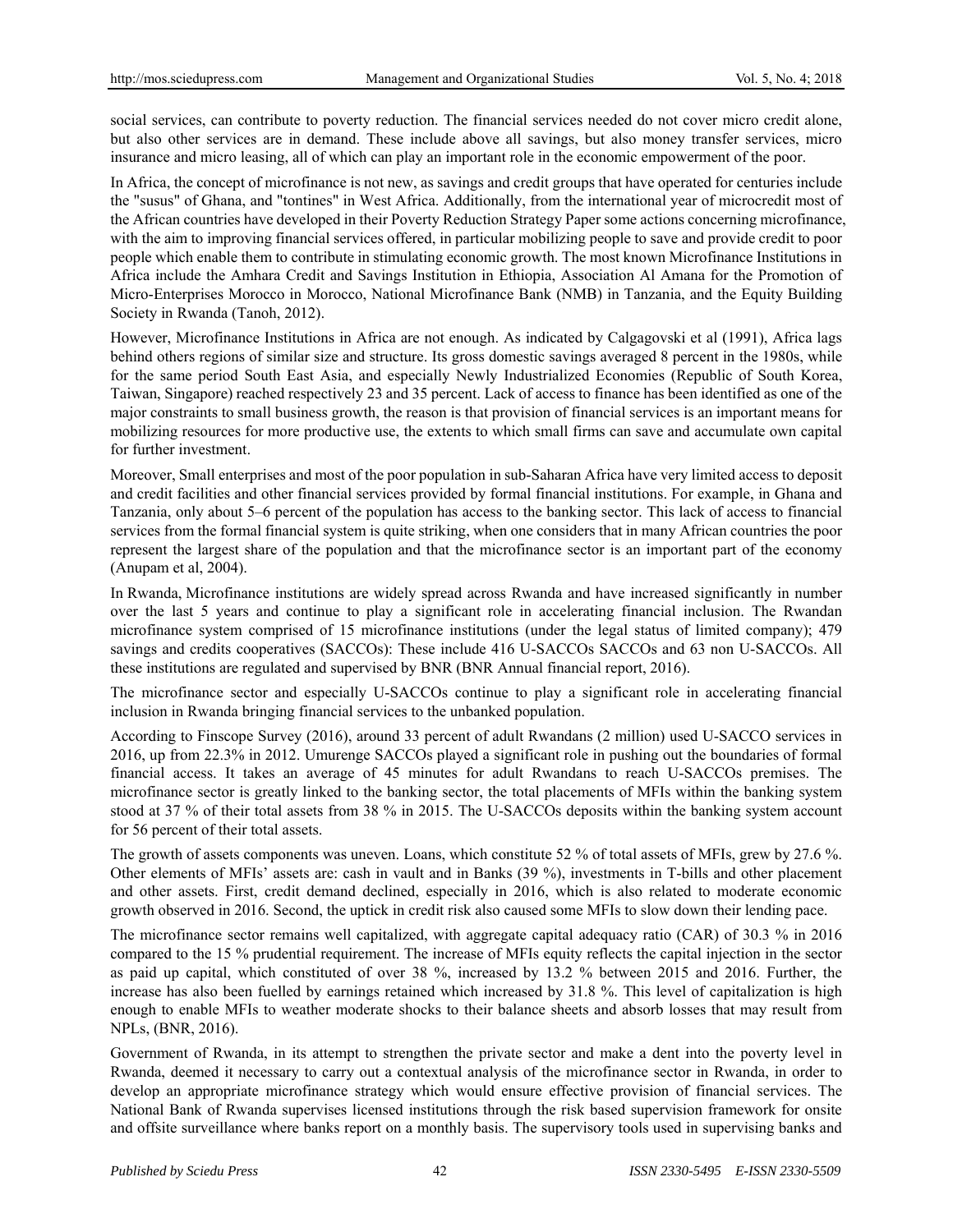MFIs include: offsite surveillance methodologies such as CAMELS model that stands for Capital Adequacy, Asset quality, Management quality, Earnings, Liquidity, and Sensitivity to market risk; onsite inspections: for the purpose of assessing risk management quality and compliance; and Risk Based Supervision.

Rwanda's microfinance sector has registered steady growth rates over the last years, with a positive effect on financial inclusion in the country, especially with the introduction of Umurenge SACCOs in every sector, the aggregate performance of the sector in terms of portfolio quality and profitability has been weak.

Portfolio quality remains one of the main challenges, which has been exacerbated over the years by inadequate credit risk assessment and monitoring, insufficient financial education and mistrust towards financial institutions. Although Rwanda has come a long way and now records single-digit NPLs, the level of bad loans is still well above the 5% threshold set by BNR (BNR, 2015).

Lack of appropriate risk management systems, most MFIs are characterized by inappropriate risk management frameworks and tools and therefore their capacity to identify, monitor, measure and manage risks is weak. This weakness is often related to poor MIS and poor internal capacities on risk management. As MFIs continue to grow and expand rapidly, serving more customers and attracting more investment and funds, they need to strengthen their internal capacity to identify and anticipate potential risks to avoid unexpected losses. Most MFIs have some risk management policies in place, but usually lack a comprehensive framework that would give them a complete picture of the risks they are exposed to. Poor performing MIS often prevent the MFIs to produce timely and reliable information that should constitute the basis for a sound risk management framework.

Low transparency levels, Effective Interest Rate (EIR) or Annual Percentage Rate (APR) are important elements of a transparent loan agreement. Ideally, the loan contract should include the total cost of the loan expressed as APR and MFIs should duly inform clients of lending terms and conditions. Even more relevant to the point of transparency, terms and conditions of products and services offered should not only be indicated in official documents, but also communicated to clients by using expressions they can easily understand. This means that Loan Officers have the duty to ensure their clients have a good understanding of what the loan entails, making sure they are effectively overcoming linguistic and educational barriers.

Poor product design, in general, microfinance products should be convenient (e.g. in terms of geographical proximity, user-friendly opening hours), accessible. The need to develop increasingly flexible and responsive financial products is one of the most compelling challenges for institutions operating in the microfinance space: limited companies, SACCOs and banks alike. There is a need to adapt the right products and services to fit different segments of the population, especially in a country with a high youth population. Interviewees acknowledge the importance of tailoring terms and conditions of existing products to the needs of clients (BNR, 2015).

However, installment dates and grace periods might follow a similar pattern for all farmers, irrespective of their crop cycle, either because the credit manual doesn't differentiate among crop types and doesn't specify different requirements, or because LOs aren't sufficiently prepared and trained to assess agribusinesses. This lack of innovation can stifle the market in the medium-term, as institutions do not have a significant competitive advantage over the others because of distinctive or innovative products, Limited customer centricity, one of the key features of a successful microfinance institution is the ability to provide solutions based on a deep understanding of customer needs, preferences, and behaviors, Customer-centricity is usually mentioned as key, yet reality often shows a different picture. To effectively put the needs and aspirations of customers at the centre of business strategies and decision-making, financial service providers may have to rethink their operations and invest significant effort and resources to change not only business operations but also organizational mindsets.

Bad credit culture**,** this bad credit repayment history stems from the international aid and donations influx after the 1994 Genocide against Tutsi, and mixing of loans and grants which distorted the market MFIs are still struggling to inculcate a repayment culture with their clients. This and limited employment of industry best practices, contribute to the relative low portfolio quality encountered in Rwanda, Skill level**,** MFIs find it challenging to recruit capable staff due to a low general skill level, which is not uncommon for post-conflict environments.

Lack of donor coordination, donors is not working in a coordinated manner resulting in the duplication of efforts in a number of domains. There is also a lack of industry learning from past ineffective programming (association support, bank linkages, etc). The wheel is reinvented a lot and projects are working in silos from each other and are not geared towards the building of an inclusive financial sector and measuring of progress to this end, Underdeveloped sector infrastructure**,** Sector support mechanisms such as technical assistance providers, credit bureaus, audit firms, research institutions, rating agencies, and linkages with business development services (BDS) providers are either non-existent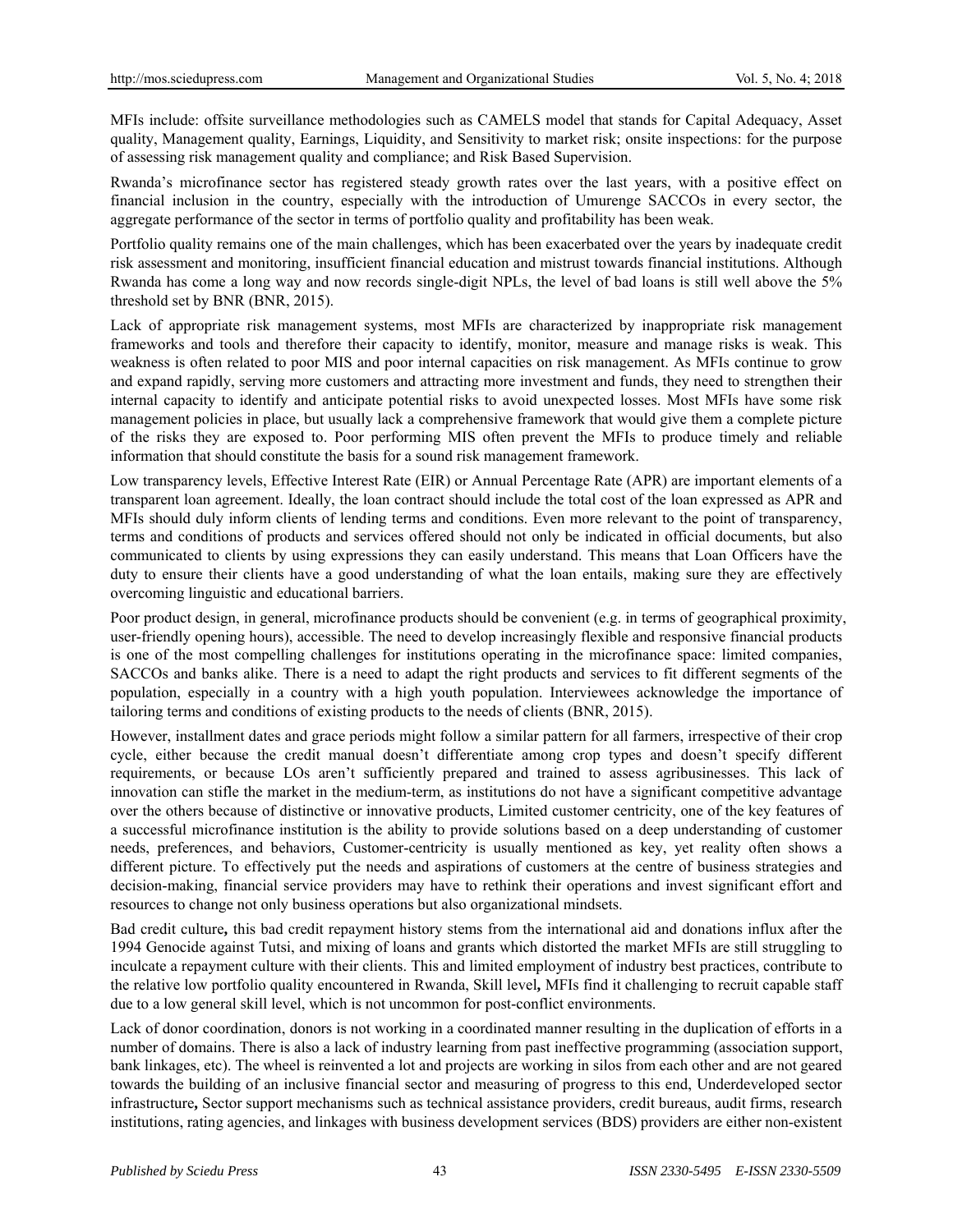or not working well, which hinders the sectors advancement. In particular, the options to choose from as technical service provider in Rwanda are rather limited; institutions such as SBFIC, AFR, AMIR have to provide training or technical assistance but they are still limited.

Limited outreach in rural areas**,** the lack of basic infrastructure in rural and remote areas (electricity, roads, etc.) is an impediment to MFIs expansion in those zones. Notably, MFIs are not connected to any kind of payment system which limits their capacity to expand their outreach. While the closure of weak MFIs is a direct and positive effect of the new regulatory framework, it also reduced the outreach in remote rural areas, Lack of shareholders Ownership, most of Micro finances is Limited Companies which require their management to give dividends to shareholders. As they are not yet able to earn more income, shareholders are not supportive to theirs institutions because they feel like their investments are not profitable, apart of that, if Microfinance considers earning more income that serving lower income society, they will drift the mission, which is very risk to the institutions and government in general.

## **2. Objectives**

The general objective of the study is to find out the challenges faced financial performance of microfinance in Rwanda and the Specific objectives are the following:

- 1. To analyze the main challenges affecting the MFIs' performance in Rwanda
- 2. To examine the status of financial performance of MFIs in Rwanda
- 3. To find out the relationship between MFIs challenges and financial performance of MFIs in Rwanda.

## **3. Literature Review**

Most microfinance institutions are started with the target group being the middle and low income level persons, their success therefore depends on the support received form those who operate and benefit from it. Sustainability is achieved when microfinance is able to cater for its routine expenses and meet any debts that arise in the course of its operations. The literature above has considered the model of a micro finance to be very important in ensuring success.

Pyle (1997), in his study on bank risk management held that banks and similar financial institutions need to meet forthcoming regulatory requirements for risk measurement and capital. However, it is a serious error to think that meeting regulatory requirements is the sole or even the most important reason for establishing a sound, scientific risk management system. It was held, managers need reliable risk measures to direct capital to activities with the best risk/reward ratios. They need estimate of the size of potential losses to stay within limits imposed by readily available liquidity, by creditors, customers and regulators. They need mechanisms to monitor positions and create incentives for prudent risk taking by divisions and individuals.

Nagarajan (2001) in his study of risk management for microfinance institutions in Mozambique found that risk management is a dynamic process that could ideally be developed during normal times and tested at the wake of risk. It requires careful planning and commitment on part of all stakeholders. It is encouraging to note that it is possible to minimize risks related losses through diligent management of portfolio and cash-flow, by building robust institutional infrastructure with skilled human resources and inculcating client discipline, through effective coordination of stakeholders.

Crucial importance that financial institutions practice prudent credit risk management and safeguarding the assets of the institutions and protect the investors "interests. This is also true for micro finance institutions. Method used by the researchers is mixed research method. Matu (2008) carried out a study on sustainability and profitability of microfinance institutions and noted that efficiency and effectiveness were the main challenges facing Kenya on service delivery.

Soke Fun Ho and Yusoff (2009), in their study on credit risk management strategies of selected financial institutions in Malaysia the majority of financial institutions and banks losses stem from outright default due to inability of customers to meet obligations in relation to lending, trading, settlement and other financial transactions. Credit risk emanates from a banks dealing with individuals, corporate, financial institutions or sovereign entities. A bad portfolio may attract liquidity as well as credit risk. The aim of credit risk management is to maximize a bank's risk-adjusted rate of return by maintaining credit risk exposure within acceptable boundary.

The efficient management of credit risk is a vital part of the overall risk management system and is crucial to each bank's bottom and eventually the survival of all banking establishments. It is therefore important that credit decisions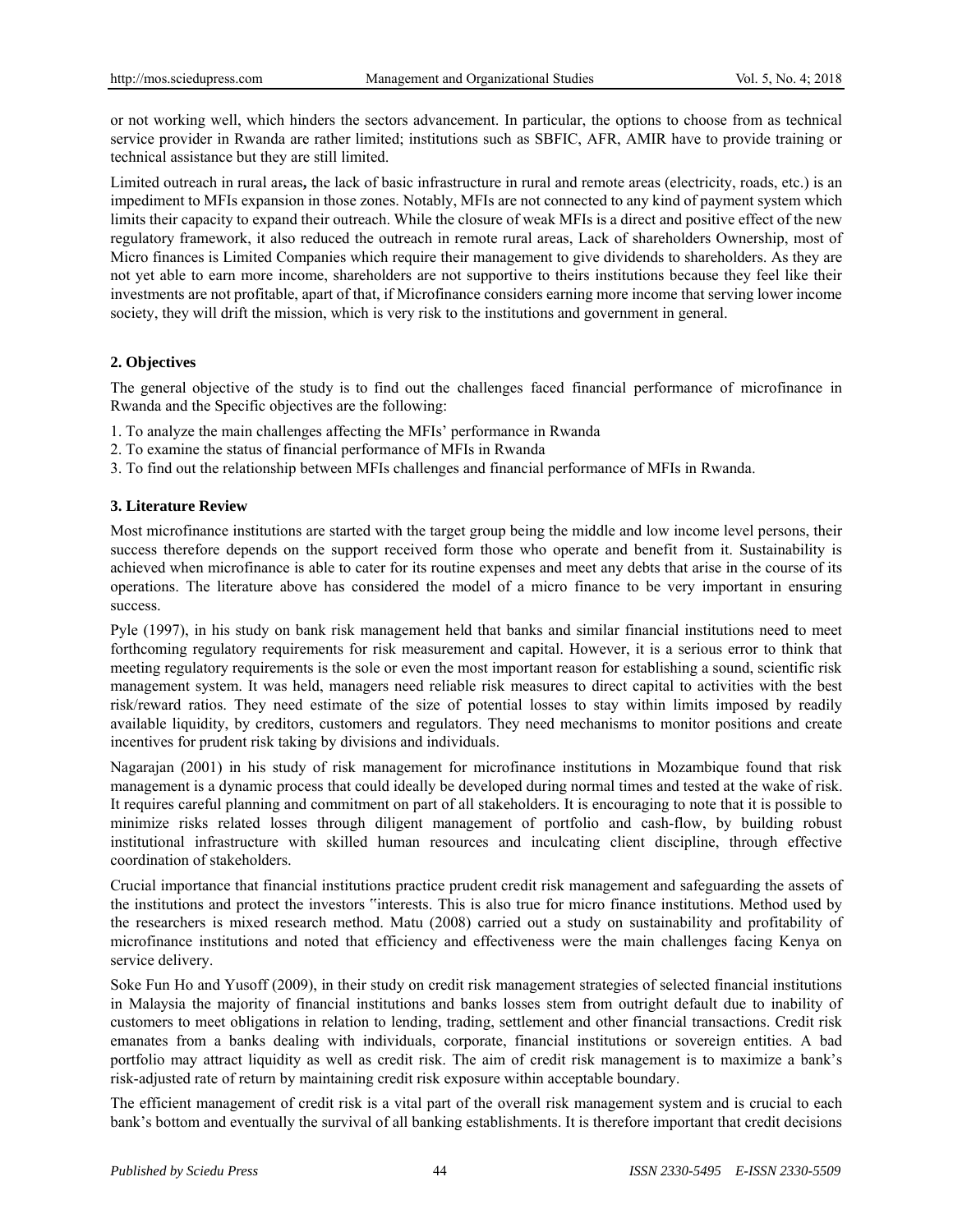are made by sound analyses of risks involved to avoid harms to bank's profitability. They held effective management of credit risk is an essential component of a comprehensive technique to risk management and critical to the long-term success of all banking institutions.

Orua (2009) did a study on the relationship between capital structure and financial performance of microfinance institutions in Kenya it revealed that short-term debt significantly impacted MFI outreach positively. Long term debt however showed positive relationship with outreach but was not significant with regard to default rates, both short and long term debts showed expected results but were not significant indicating that maturity may not necessarily be of essence. Generally highly leveraged MFIs were found to perform better by reaching out to more clients. It was also revealed that such MFIs also enjoyed economies of scales and therefore were better able to deal with moral hazards and adverse selections which also enhanced their ability to manage risks.

Sindani (2012) in her study on Effectiveness of Credit Management System on Loan Performance: Empirical Evidence from Micro Finance Sector in Kenya found out that Credit terms formulated by the microfinance institutions do affect loan performance; the involvement of credit officers and customers in formulating credit terms affects loan performance. Interest rates charged had a negative effect on the performance of the loans, the higher the interest rates the lower the loan performance.

Credit risk controls adopted by microfinance institutions have an effect on loan performance, credit insurance, signing of covenants with customers, diversification of loans, credit rating of customers, reports on financial conditions, refrain from further borrowing had an effect on loan performance. Collection policies adopted by microfinance institution had an effect on loan performance, stringent policy had a great impact on loan performance, and the lenient policy had an effect but was not as great as that of stringent policy.

Achou and Tenguh (2008) also conducted research on bank performance and credit risk management found that there is a significant relationship between financial institutions performance (in terms of profitability) and credit risk management (interms of loan performance). Better credit risk management results in better performance. Thus, it is of Different models attract people with different needs and therefore a specific model should be used when it best fits the desired target group.Various researchers have addressed different aspects of microfinance institutions. Wanjiru (2000) studied the factors that influence productivity of credit officers in microfinance institutions. The study established that productivity of the officers depends on the remuneration and other benefits obtained from their job responsibilities. In some institutions the officers were remunerated based on the successful loan management. James (2007), studied the credit rationing by micro finance and its influence on the operations of the small and micro enterprises. The study established that, credit rationing is a tool used by most micro finance institutions to hedge the effects of default by the borrowers. As a measure, the study established that the institutions require some form of collateral before giving loans. The effects of this rationing based on collateral, the study established, has denied many small and micro enterprises access to the financial services required for growth.

Lack of skilled personnel is the common problem in Ethiopian Microfinance Institutions. This situation is more exacerbated by high turnover of experienced personnel either for the need for better jobs or hate to work in rural areas with minimal facilities provided as compared to urban areas which offer better living conditions. There is also a problem of using modern core finance technologies for many of MFIs specially those microfinance institutions operating in remote rural areas having poor infrastructure development. As a result, there are problems of non-standardized reporting and performance monitoring system. On the other hand, MFIs face challenges of obtaining loans in the existing financial market, particularly from banks, which hampers strive for addressing various needs of clients. There is an illegal way of doing the micro financing business from the side of the government, NGOs and other agencies which continue to provide uncollectible loans by violating the proclamations ratified by the House of People's Representatives. Apart from this, there are deep concerns within the microfinance sector about the growing issue of inflation on the profitability of MFIs, and the ability to maintain low interest rates (Ebisa et al., 2013).

## **4. Research Design**

Research design is a specification of methods and procedures for acquiring the information needed according to (Church hill Gilbert A, 1977).

The design of this study was in such a way secondary and primary data were first to be collected then analyzed to relate to findings and then see if they meet the objectives. A descriptive survey design was used in this study where data describing the prevailing situation was obtained from across section of the population. A descriptive analytical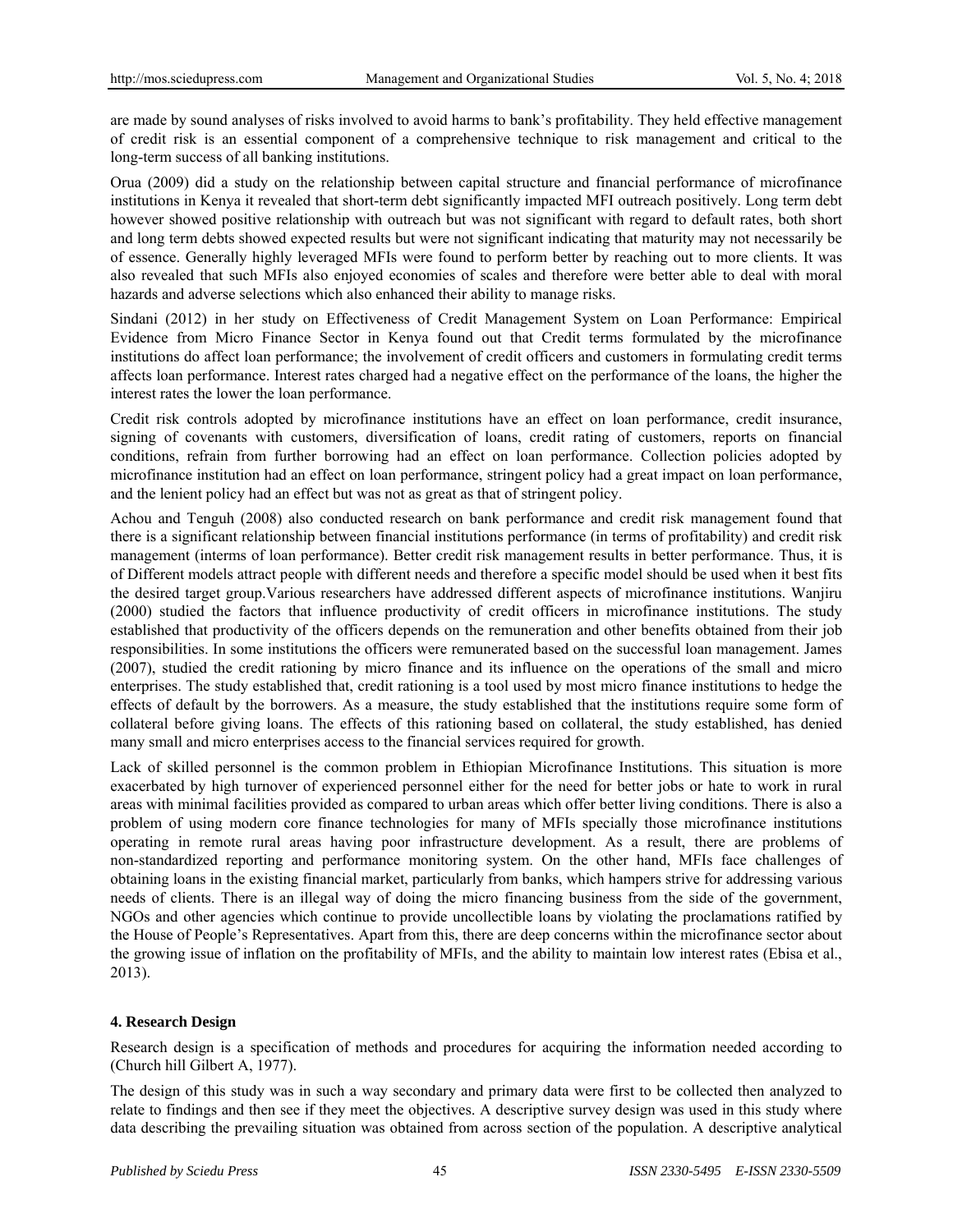approach was utilized to interpret data into meaningful information to answer research questions.

## *4.1 The Population of the Study*

Target population in statistics is the specific population about which information is desired. According to Ngechu (2004), a population is a well-defined or set of people, services, elements, and events, group of things or households that are being investigated.

The target population for this study was including the staffs who work in selected MFIs such as, GOSHEN, DUTERIMBERE, VISION, RIM AND INKINGI. Target population of this study was 65 employees of mentioned MFIs.

#### *4.2 Sampling Technique*

According to Kakooza (1990), a sample is a set of population under study, while sampling technique refers to methods/techniques used in evaluating the specified population sample.

The formula is as follows:  $n = \overline{1 + N(e)2}$ 

N: Target Population n: Number of samples e: Error tolerance=0.1

 $N=65<sub>n</sub>$  $\boldsymbol{N}$  $\frac{65}{1+N(e)2} = \frac{65}{1+65(0.1)2} = \frac{65}{1+65(0.01)} = \frac{65}{1.65} = 43$ 

#### *4.3 Primary Data*

Primary data is the data collected specifically for the purpose of investigation at hand. Primary data of this research was collected directly from the staff of selected MFIS. The researcher obtained this data through primary sources like: Questionnaires, Interviews, and Observation methods of data collection.

#### *4.4 Secondary Data*

In collecting secondary data, the researcher used documentary review methods. Documents were used as sources of necessary secondary information such as magazines, selected MFIS staffs feedback form, reports and journals, and web sites with information related to selected MFIS to the relevant research.

## *4.5 Validity and Reliability Tests*

The researcher used the test-retest reliability technique where a pilot test of four questionnaires were given to financial executive staff from finance, accounts commercial department in selected MFIS so as to examine the appropriateness of responses given by respondents before applying the questionnaire to the entire population.

The researcher used pre-test technique to confirm the validity of the instrument by developing a pilot set of questions and asking them to a number of people, two from human resource department, three from the Government portfolio unit, five from public accounts and reporting unit and five from the office of Human Resource Manager who know little about the subject matter to verify whether the questions are clearly worded and easily understood and whether the respondents know the answers or not.

## *4.6 Method of Data Analysis*

The researcher used this method while analyzing data and information that has been collected during the research in order to draw figures and tables that illustrate realities to discuss in the study using SPSS program. Thus, the statistic method helps the researcher to quantify data and to make it accessible to rigorous mathematics treatments, (Aktouf, 1996).

This method helped the researcher especially in presentation and analysis of quantified data like in tables with reference to frequencies of appearance of answers and on percentages.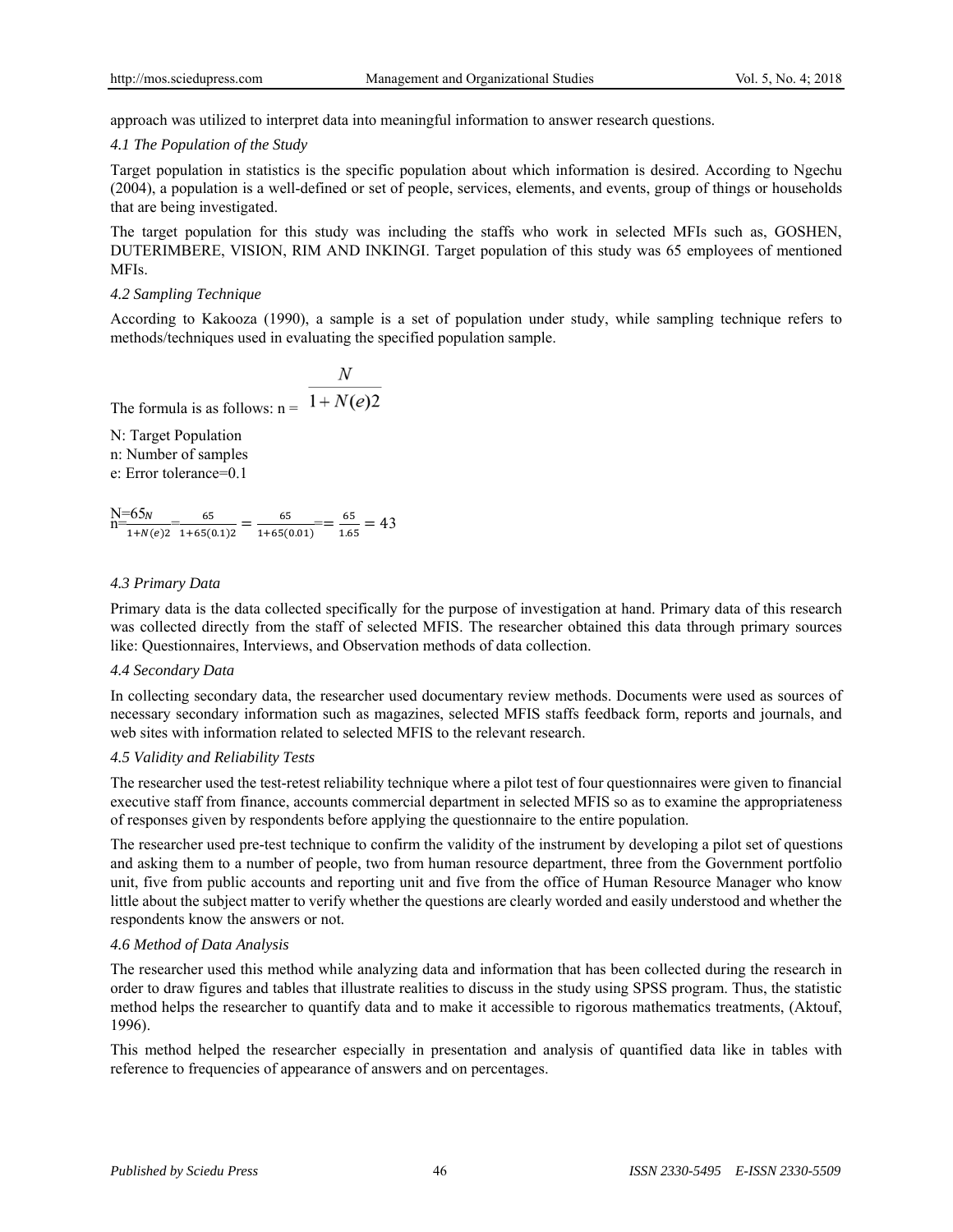## **5. Results and Discussions**

This section discusses the interpretation and presentation of the findings obtained from the field on the major challenges affecting financial performance of Microfinance Institutions in Rwanda. Descriptive and inferential statistics were used to discuss the findings of the study. The study targeted a population size of 43 respondents. This response rate was satisfactory to make conclusions for the study.

#### Table 1. Gender of Respondents

|         |        | Frequency | Percent | Valid Percent | Cumulative Percent |
|---------|--------|-----------|---------|---------------|--------------------|
|         | Male   | 27        | 50.9    | 62.8          | 62.8               |
| Valid   | Female | 16        | 30.2    | 37.2          | 100.0              |
|         | Total  | 43        | 81.1    | 100.0         |                    |
| Missing | System | 10        | 18.9    |               |                    |
| Total   |        | 53        | 100.0   |               |                    |

**Source:** Primary data, 2018

The above table shows the gender of staff, 62.8% of staff was male followed by 37.2% of female. This means that in the selected MFIs, the great number of staff was male.

#### **Table 2.** Existence of Selected MFIs

|         |                        | Frequency | Percent | Valid Percent | <b>Cumulative Percent</b> |
|---------|------------------------|-----------|---------|---------------|---------------------------|
|         | Less than 5 years      | Q         | 17.0    | 20.9          | 20.9                      |
|         | Between 5 to 10 years  |           | 17.0    | 20.9          | 41.9                      |
| Valid   | Between 10 to 15 years | 21        | 39.6    | 48.8          | 90.7                      |
|         | Above 15 years         | 4         | 7.5     | 9.3           | 100.0                     |
|         | Total                  | 43        | 81.1    | 100.0         |                           |
| Missing | System                 | 10        | 18.9    |               |                           |
| Total   |                        | 53        | 100.0   |               |                           |

**Source:** Primary data, 2018

The findings in the above table also show the duration the microfinance institutions had been operating. From the study, the majority of these firms as shown by 48.8% of the respondents had been operating for 10-15 years, 20.9% of the firms had been operating in 5-10 years, 20.9% of the firms had been in operation for less than 5 years.

**Table 3.** Number of Clients in Selected MFIs

|         |                                | Frequency |       | Percent Valid Percent | Cumulative Percent |
|---------|--------------------------------|-----------|-------|-----------------------|--------------------|
|         | Less than 5000 clients         | 8         | 15.1  | 18.6                  | 18.6               |
|         | Between 10000 to 20000 clients | 21        | 396   | 48.8                  | 67.4               |
| Valid   | Between 25000 to 50000 clients | Q         | 170   | 20.9                  | 88.4               |
|         | Above 50000 clients            |           | 9.4   | 11.6                  | 100.0              |
|         | Total                          | 43        | 81.1  | 100.0                 |                    |
| Missing | System                         | 10        | 18.9  |                       |                    |
| Total   |                                | 53        | 100.0 |                       |                    |

**Source:** Primary data, 2018

The findings in the above table also show the number of clients of selected MFIs. From the study, the majority of these firms as shown by 48.8% of respondents said that they have number of customer between 10,000 to 20,000, followed by 20.9% which were between 25000 to 50000 clients, 18.6% were less than 5000 clients, while 11.6% said that the number of customer was above 50,000 clients.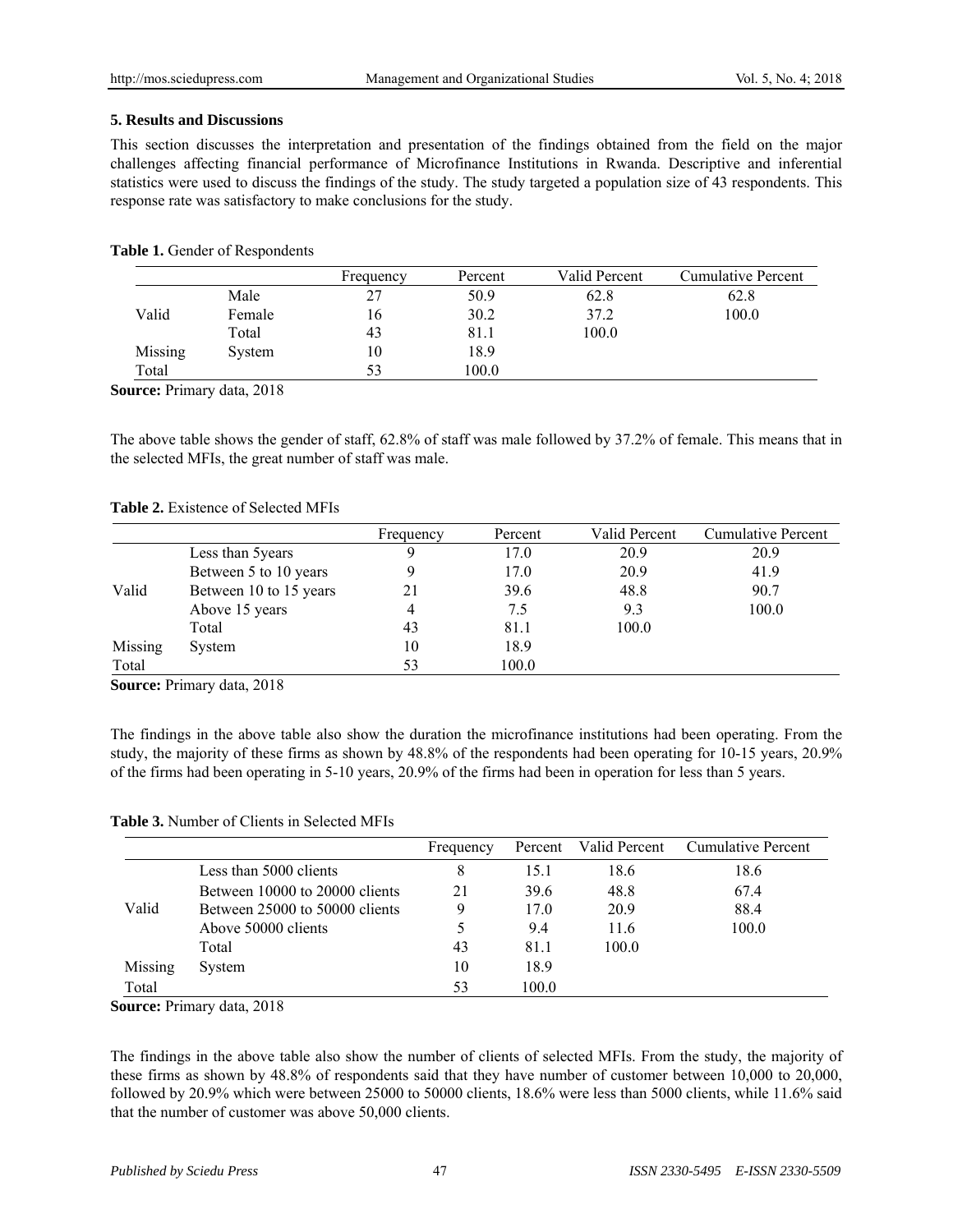|         |                   | Frequency | Percent | Valid Percent | <b>Cumulative Percent</b> |
|---------|-------------------|-----------|---------|---------------|---------------------------|
|         | Very great extent | Q         | 17.0    | 20.9          | 20.9                      |
|         | Great extent      | 25        | 47.2    | 58.1          | 79.1                      |
| Valid   | Moderate extent   | 8         | 15.1    | 18.6          | 97.7                      |
|         | Low extent        |           | 1.9     | 2.3           | 100.0                     |
|         | Total             | 43        | 81.1    | 100.0         |                           |
| Missing | System            | 10        | 18.9    |               |                           |
| Total   |                   | 53        | 100.0   |               |                           |

|  |  | Table 4. The MFI Use Client Appraisal in Credit Management |
|--|--|------------------------------------------------------------|
|  |  |                                                            |

**Source:** Primary data, 2018

The study sought to determine the extent to which MFIs used client appraisal in Credit Management, from the findings 58.1% of the respondents indicated to a great extent, 20.9% of the respondents indicated to a very great extent whereas 18.6 % of the respondents indicated to a moderate extent, this implies that most MFIs used client appraisal in Credit Management to a great extent.

**Table 5.** The MFI Use Credit Risk Control in Credit Management

|         |                   | Frequency | Percent | Valid Percent | Cumulative Percent |
|---------|-------------------|-----------|---------|---------------|--------------------|
|         | Very great extent |           | 17.0    | 20.9          | 20.9               |
|         | Great extent      | 25        | 47.2    | 58.1          | 79.1               |
| Valid   | Moderate extent   | 8         | 15.1    | 18.6          | 97.7               |
|         | Low extent        |           | 1.9     | 2.3           | 100.0              |
|         | Total             | 43        | 81.1    | 100.0         |                    |
| Missing | System            | 10        | 18.9    |               |                    |
| Total   |                   | 53        | 100.0   |               |                    |

**Source:** Primary data, 2018

The study sought to determine the extent to which MFIs used credit risk control in Credit Management, from the findings 58.1 % of the respondents indicated to a great extent, 20.9 % of the respondents indicated to a very great extent whereas 18.6% of the respondents indicated to a moderate extent, this implies that MFIs used credit risk control in Credit Management to a great extent.

|  |  |  |  | Table 6. The MFI Use Loan Recovery Process in Credit Management |
|--|--|--|--|-----------------------------------------------------------------|
|--|--|--|--|-----------------------------------------------------------------|

|         |                   | Frequency | Percent | Valid Percent | Cumulative Percent |
|---------|-------------------|-----------|---------|---------------|--------------------|
|         | Very great extent |           | 17.0    | 20.9          | 20.9               |
|         | Great extent      | 25        | 47.2    | 58.1          | 79.1               |
| Valid   | Moderate extent   |           | 17.0    | 20.9          | 100.0              |
|         | Total             | 43        | 81.1    | 100.0         |                    |
| Missing | System            | 10        | 18.9    |               |                    |
| Total   |                   | 53        | 100.0   |               |                    |

**Source:** Primary data, 2018

The study sought to determine the extent to which MFIs use collection policy in Credit Management, from the findings 58.1 % of the respondents indicated to a great extent, 20.9% of the respondents indicated to a very great extent whereas 20.9% of the respondents indicated to a moderate extent. This implies that MFIs use collection policy in Credit Management to a great extent.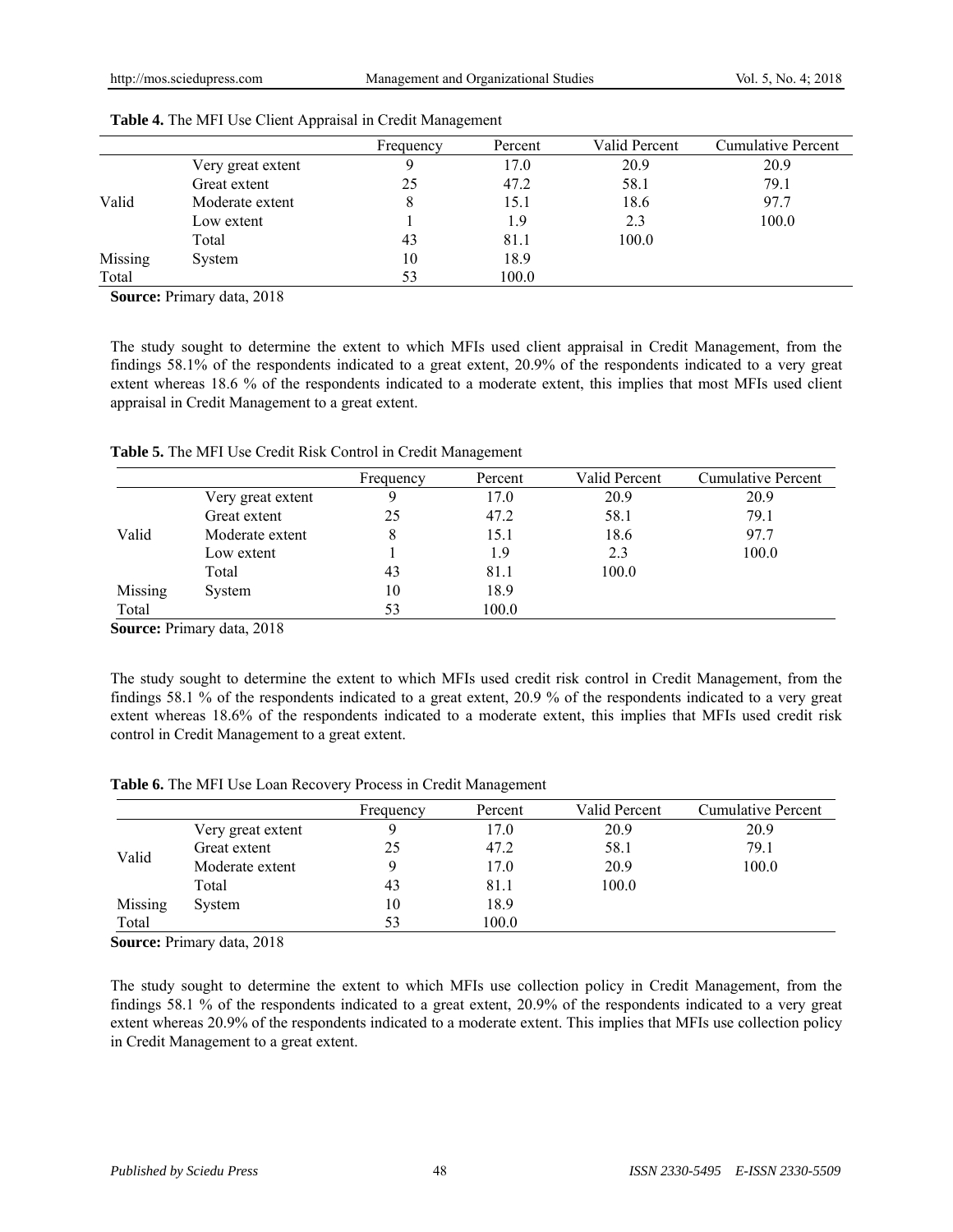|         |                   | Frequency | Percent | Valid Percent | Cumulative Percent |
|---------|-------------------|-----------|---------|---------------|--------------------|
|         | Very great extent |           | 16.2    | 16.2          | 16.2               |
|         | Great extent      | 29        | 67.4    | 83.6          | 83.6               |
| Valid   | Moderate extent   |           | 16.2    | 16.2          | 100.0              |
|         | Total             | 43        | 81.1    | 100.0         |                    |
| Missing | System            | 10        | 18.9    |               |                    |
| Total   |                   | 53        | 100.0   |               |                    |

| <b>Table 7.</b> The MFIs Use Transformation Related Issues |  |  |
|------------------------------------------------------------|--|--|
|                                                            |  |  |

**Source:** Primary data, 2018

The study sought to determine the extent to which MFIs use transformation related issues, from the findings 67.4 % of the respondents indicated to a great extent, 16.2% of the respondents indicated to a very great extent whereas 16.2% of the respondents indicated to a moderate extent, this implies that MFIs use transformation related issues to a great extent.

## *5.1 Status of MFIs in Rwanda in Term of Financial Performance*

It would probably take longer, because several microfinance institutions issue loans with terms larger than 12 months. The good news is that this situation is changing (and will hopefully continue to change) positively, thanks to increasing competition that is bringing down the average loan size across the microfinance sector, thus helping microfinance institutions reach more people. However, policy makers need to address the tendency for MFIs to increasingly target higher end clients, thus shifting from their initial mission to lift poorer strata of the population out of poverty.



**Figure 1.** Comparison between Median Saving Balances and Median Loan Balances (000 Rwf) **Source:** Research findings, 2018

Data from AMIR revealed that there is an overall tendency across the microfinance sector to reduce loan sizes as shown in figure 4.1, the average loan size was FRW 1,466,781 in 2013, and shrank down to an average of only FRW 782,261 (-47%). Average savings balance grew in opposite direction, from an average of FRW 39,793 in 2013, up to FRW 52,760 in 2016 (+20%). It shows that microfinance institutions are increasingly interested in poorer market segments for lending activities, and that the population is increasingly gaining confidence in the microfinance institutions and entrusting them with their savings.

## 5.1.1 Portfolio Quality

It is of paramount importance for a microfinance institution to monitor, and maintain the quality of its loan portfolio. Indeed, the loan portfolio is a microfinance institution's largest asset, and as such, it constitutes also the largest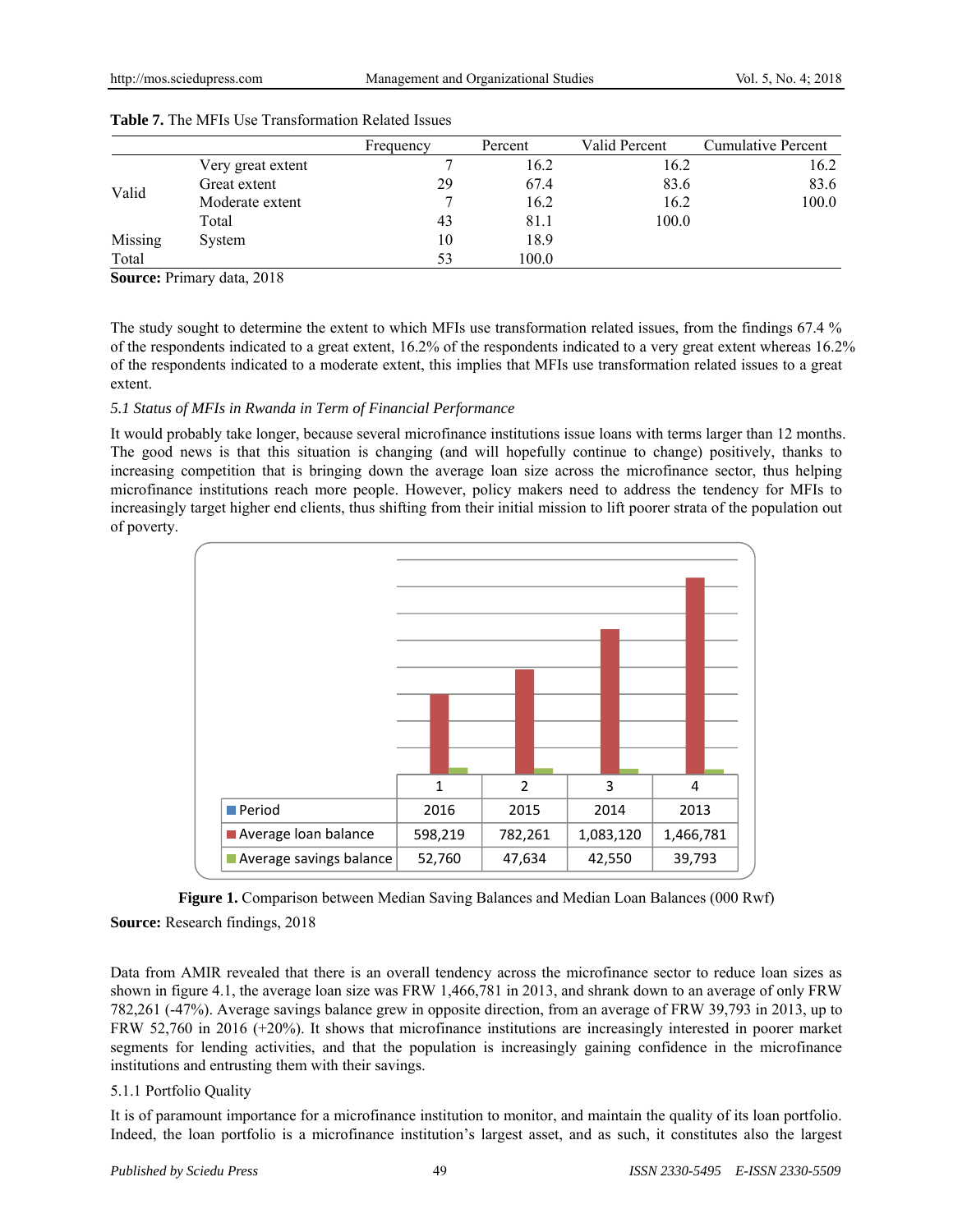source of risk. The most common measure of loan portfolio quality in microfinance is the Portfolio at Risk (PAR)



**Figure 2.** Trend in NPL (average, 2013- 2016)

**Source:** Research findings, 2018

The above figure have showed the trend in NPL where it was referred to the Portfolio quality has fluctuated between 6.8% and 8.9% over the period 2013 to 2016; well above the accepted standard of 5%. This rate is influenced by the performance of MFIs, which have seen their portfolio steadily worsening from only 8.90% 2013, to 7.5% in 2016.

## 5.1.2 Write-off Ratio

In this section the researcher wanted to show the write-off ration of MFIs during the covered period of study



**Figure 3.** Evolution of Write-Off Ratio per Type of Institution

**Source:** Research findings, 2018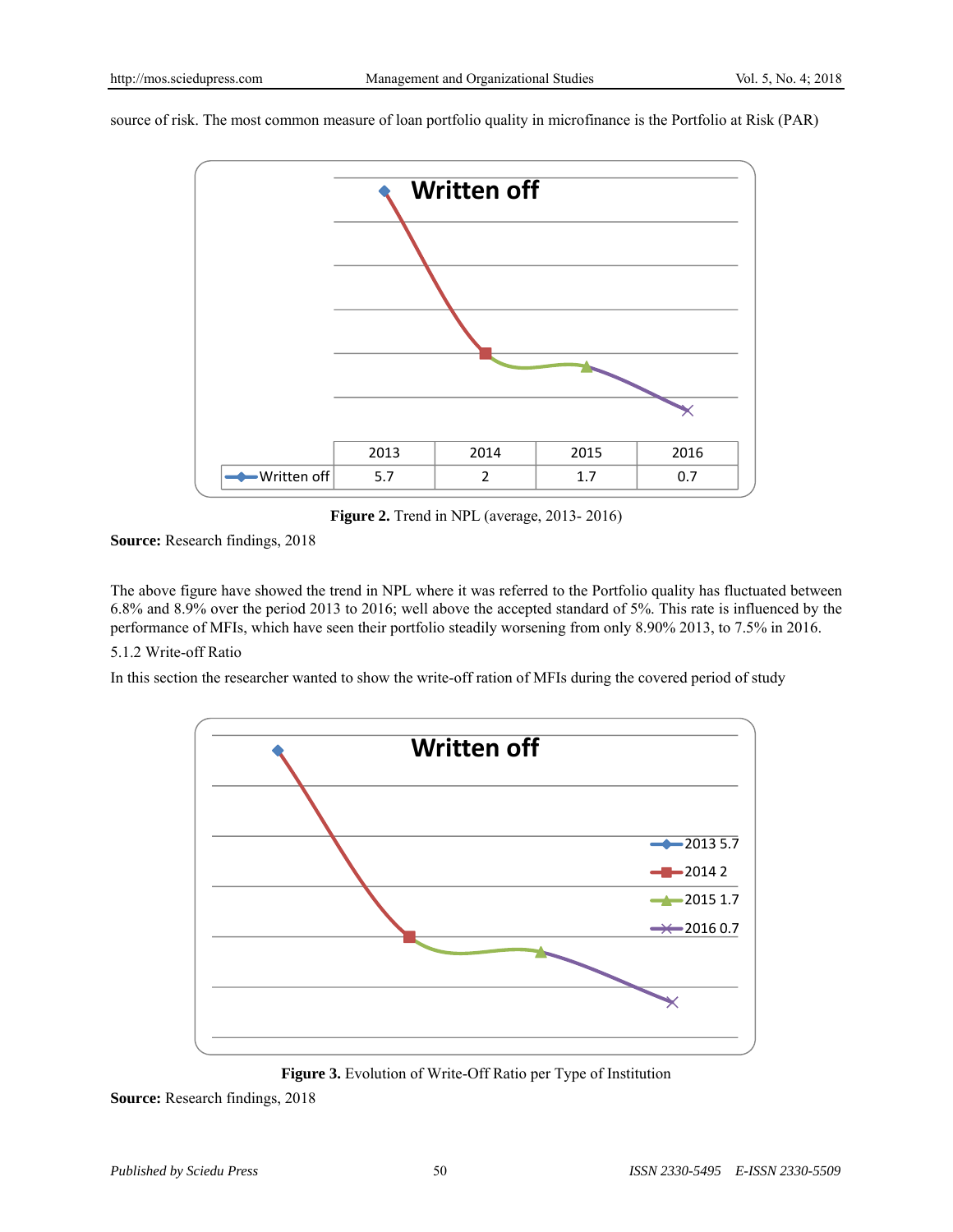The above figure shows that Higher Write-Off Ratios observed among MFIs where from 2013 was 5.7%, 2% in 2014, 1.7% in 2015 and 0.7% in 2016.This implies that the quality of MFIs loan portfolio was not better than the whole microfinance sector almost similarly at high risk, irrespective of institutional category.

5.1.3 Efficiency and Profitability of MFIs

This section analyses four indicators in this performance category: Operating Expense Ratio (OER), Cost per Borrower Ratio, Personnel Productivity and Loan Officer Productivity. These indicators give a picture on the status of institutional performance in the area of operations. Productivity indicators compare inputs (staff, loan officers, budget, etc.) to outputs (outreach: number of people reached with savings or loan products, loan portfolio). Efficiency indicators take into consideration the costs of inputs under consideration, and compare them to outputs.

5.1.4 Return on Equity and Return on Assets Ratios

The most commonly used indicator to measure microfinance institution profitability is the Return on Equity. It measures the return on owners' investment in the MFI. It is also used to measure commercial viability.

On the other hand, the Return on Assets is used to measure overall profitability. It is an equivalent of profit margin, as it shows how an institution put all its assets at use to generate revenue.



**Figure 4.** Evolution of ROA and ROE of MFIs (2013-2016)

**Source:** Research findings, 2018

Both the ROE and ROA have increased consistently over the period June 2013-June 2016. The ROE increased from 3.9% to 6%; and the ROA from 1.2% to 1.8% (54% and 50% growth respectively). This implies that, the analysis of AMIR data revealed that there have been different stories per category of MFIs.

However, the same problems encountered in 2013-2014 might arise again in the short term, if there are no clear strategies in place to maintain a healthy loan portfolio. In addition, the efficiency of limited companies is below par during the period 2013-2016: the cost per borrower was the highest in the Rwandan microfinance industry for this category of institutions during the period 2013-2016. This was due to relatively high levels of operating expenses (as evidenced by operating expense ratio) in comparison to other types of microfinance institutions. However, the overall trend was positive, for both the ROE and ROA, thanks to the following factors: Increasing liabilities: the level of leverage – the proportion of equity to debt – is an important factor that affects the profitability of microfinance institutions.

Indeed, the ROE increases proportionally to the increase in debt, all other things being constant4. As a result, MFIs usually finance most of their assets through debt, to achieve higher ROE. Debt to equity has increased positively over the period under review, for the whole microfinance sector in general, in spite of the slight decrease registered in the period 2014.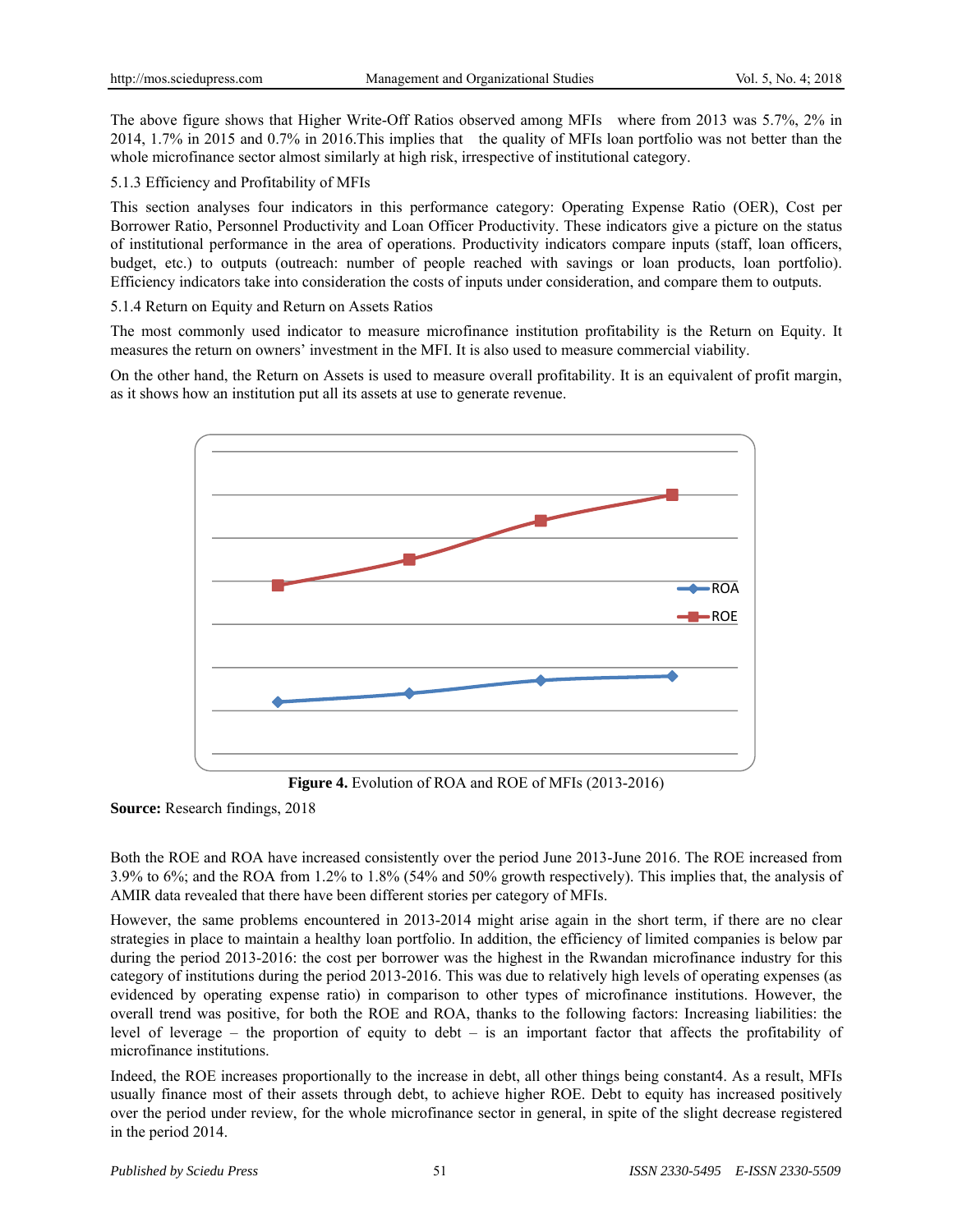There has been consistent improvement in productivity (e.g. overall loan officer productivity ratio increased) over the period under review that possibly impacted positively on the profitability of the sector in general.

There have been consistent gains in efficiency over the period under review (for example, the cost per borrower improved in general, except for limited companies).

#### 5.1.6 Portfolio Yield

This indicator measures the amount a microfinance institution receives from its clients (interests, commission, fees, etc.) during a specific period. It takes into account all fees, discounts and special charges. The portfolio yield helps an MFI to assess how efficient its loan collections are, when compared to average effective lending rate. In addition, the portfolio yield is used to determine the profit margin from operations of an MFI [Profit margin=Portfolio Yield – (Operating Expense Ratio + Impairment Expense Ratio + Financial expense Ratio)]



**Figure 5.** Evolution of Portfolio Yield 2013-2016.

It is also a good indicator to assess a microfinance institution' ability to generate enough revenue to cover its expenses (financial and operating expenses). This ratio has declined over the period under review, for all types of microfinance institutions: it decreased from an average of 17.2% in 2013; to 16% in 2016 (fig. 37). One possible cause of such trend is an increase in competition that pushes prices downwards. In addition, AMIR and other stakeholders have disseminated the SMART Campaign' Client Protection Principles and AMIR Code of Conduct since 2013, and this has possibly influenced microfinance institution's pricing strategies, and adopted more responsible prices. Declining interest rates were widely adopted and gradually phased out flat interest rates.

The correlation analysis was carried out between the variables of the study using Pearson correlation coefficient. This was due to the test whether there existed interdependency between independent variables and also to examine if there exist significant relationship between the independent variables (major challenges and financial performance) and the dependent variable that is financial performance of MFIs.

**Source:** Research findings, 2018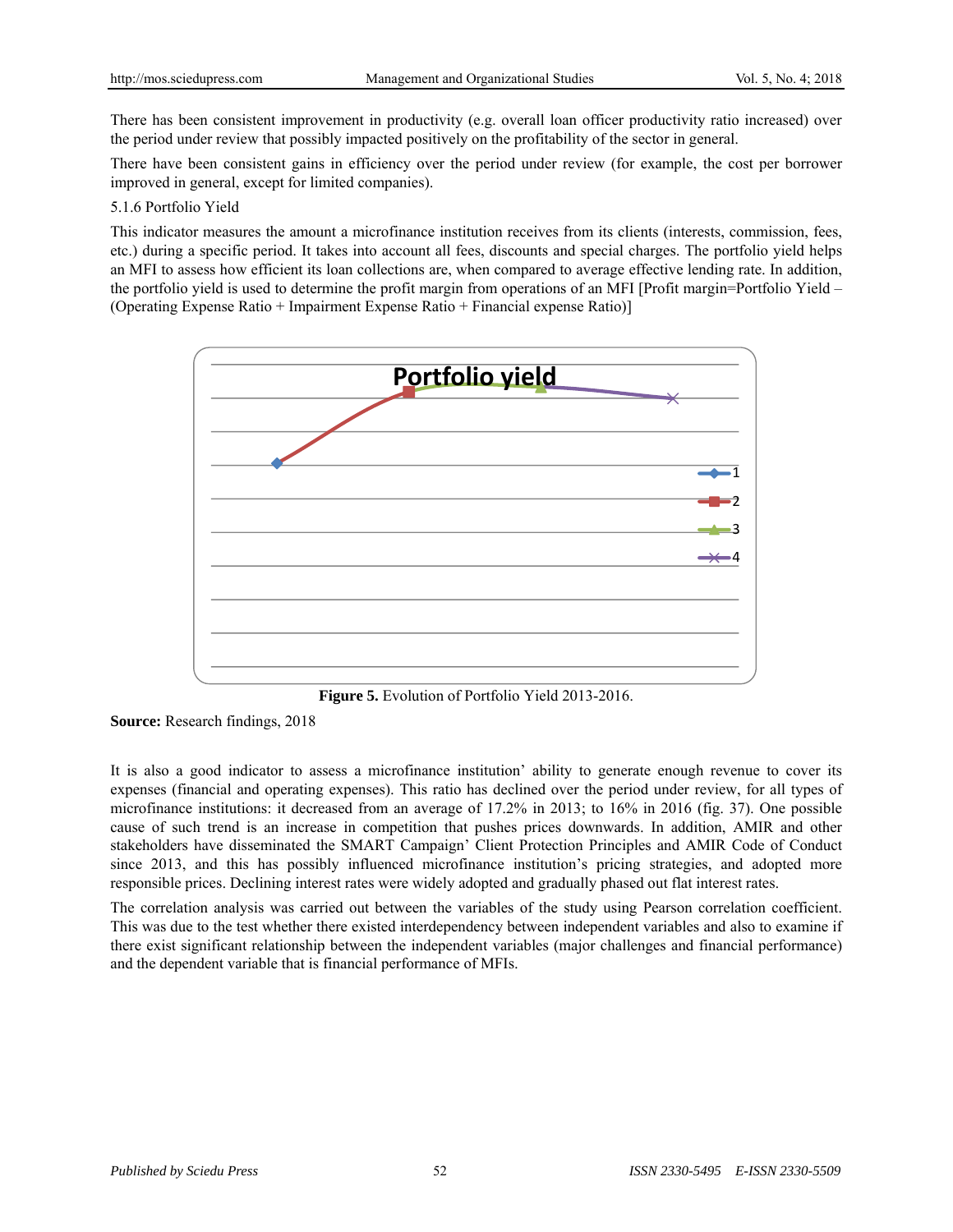|                                                              |                     | To what extent do the | The use of credit     | Efficiency and   |  |  |  |  |
|--------------------------------------------------------------|---------------------|-----------------------|-----------------------|------------------|--|--|--|--|
|                                                              |                     | MFIs use credit risk  | checks on regular     | profitability of |  |  |  |  |
|                                                              |                     | control in Credit     | basis enhances credit | <b>MFIs</b>      |  |  |  |  |
|                                                              |                     | Management?           | management.           |                  |  |  |  |  |
| To what extent do the MFIs use                               | Pearson Correlation |                       | $1.000**$             | $1.000**$        |  |  |  |  |
| credit risk control in Credit                                | $Sig. (2-tailed)$   |                       | .000                  | .000             |  |  |  |  |
| Management?                                                  | N                   | 43                    | 43                    | 43               |  |  |  |  |
| The use of credit checks on                                  | Pearson Correlation | $1.000**$             |                       | $1.000**$        |  |  |  |  |
| regular basis enhances credit                                | $Sig. (2-tailed)$   | .000                  |                       | .000             |  |  |  |  |
| management.                                                  | N                   | 43                    | 43                    | 43               |  |  |  |  |
|                                                              | Pearson Correlation | $1.000**$             | $1.000**$             |                  |  |  |  |  |
| Efficiency and profitability of<br><b>MFIs</b>               | $Sig. (2-tailed)$   | .000                  | .000                  |                  |  |  |  |  |
|                                                              | N                   | 43                    | 43                    | 43               |  |  |  |  |
| **. Correlation is significant at the 0.01 level (2-tailed). |                     |                       |                       |                  |  |  |  |  |

#### **Table 8.** Correlation Matrix of Independent Variables

When the variables were correlated among themselves, all were found to be associated as shown in the table 4.8. the extent do the MFIs use credit risk control in Credit Management was positively and statistically significant correlated to the efficiency and profitability of MFIs ( $r= 1$ ,  $p > 0.00$ ); The use of credit checks on regular basis enhances credit management  $(r = 0.01, p > 1$  Efficiency and profitability of MFIs was positively and significantly correlated to The use of credit checks on regular basis enhances credit management ( $r = 1$ ,  $p > 0.01$ ). Finally, the use of credit checks on regular basis enhances credit management was positively and significantly correlated to the efficiency and profitability of MFIs) ( $r = 1.000$ ,  $p > 0.01$ ).

## **6. Conclusion**

The study found that client appraisal; credit risk control and collection policy had effect on financial performance of MFIs. Finally, the use of credit checks on regular basis enhances credit management was positively and significantly correlated to the efficiency and profitability of MFIs).

The study recommends that MFIs should enhance their collection policy by adapting a more tough policy to a lenient policy for effective debt recovery. The study also recommends that there is need for MFIs to enhance their client appraisal techniques so as to improve their financial performance. Through client appraisal techniques, the MFIs will be able to know credit worth clients and thus reduce their non-performing loans. However, there are opportunities that could tapped into in order to address challenges that are still confronting the sector: for example, a better coordination of actors, which has translated into establishment of coordination platforms at district level will hopefully contribute to improved synergy among actors. In addition, several stakeholders continued to show their commitment to improving the performance of microfinance industry over time, materialized by a number of projects involving key stakeholders such as MasterCard Foundation, ICCO Cooperation, SBFIC, Global Communities, Access to Finance and others, and innovative products.

To supervisory bodies (BNR, RCA) there is a need to intensify supervision by the central bank, in order to curb down increasing poor loan portfolio quality. Supervision mission should be coupled with advice on financial management, particularly to those institutions whose financial structure already poses some concern. It should also be risk-based, because some large institutions are worse-off in some performance areas than smaller and younger microfinance institutions, while they pose bigger threat to the overall sector performance. To capacity builders Stakeholders should work together to provide capacity building services targeting microfinance staff in key capacity areas. Microfinance institutions need particularly some support and capacity building in products design and delivery (how to develop products that target lower end market), incentive schemes to improve quality and quantity of loan and savings accounts, financial management and resources mobilization, as well performance monitoring. To all stakeholders' financial education should mostly target youth (17-20 years), and be customized and tailored to their needs, in order to increase their access to financial services. Similarly, affirmative action measures should be taken by microfinance institutions to increase the number of women that access loan, as it appears that gender equity in this areas is still far from being achieved.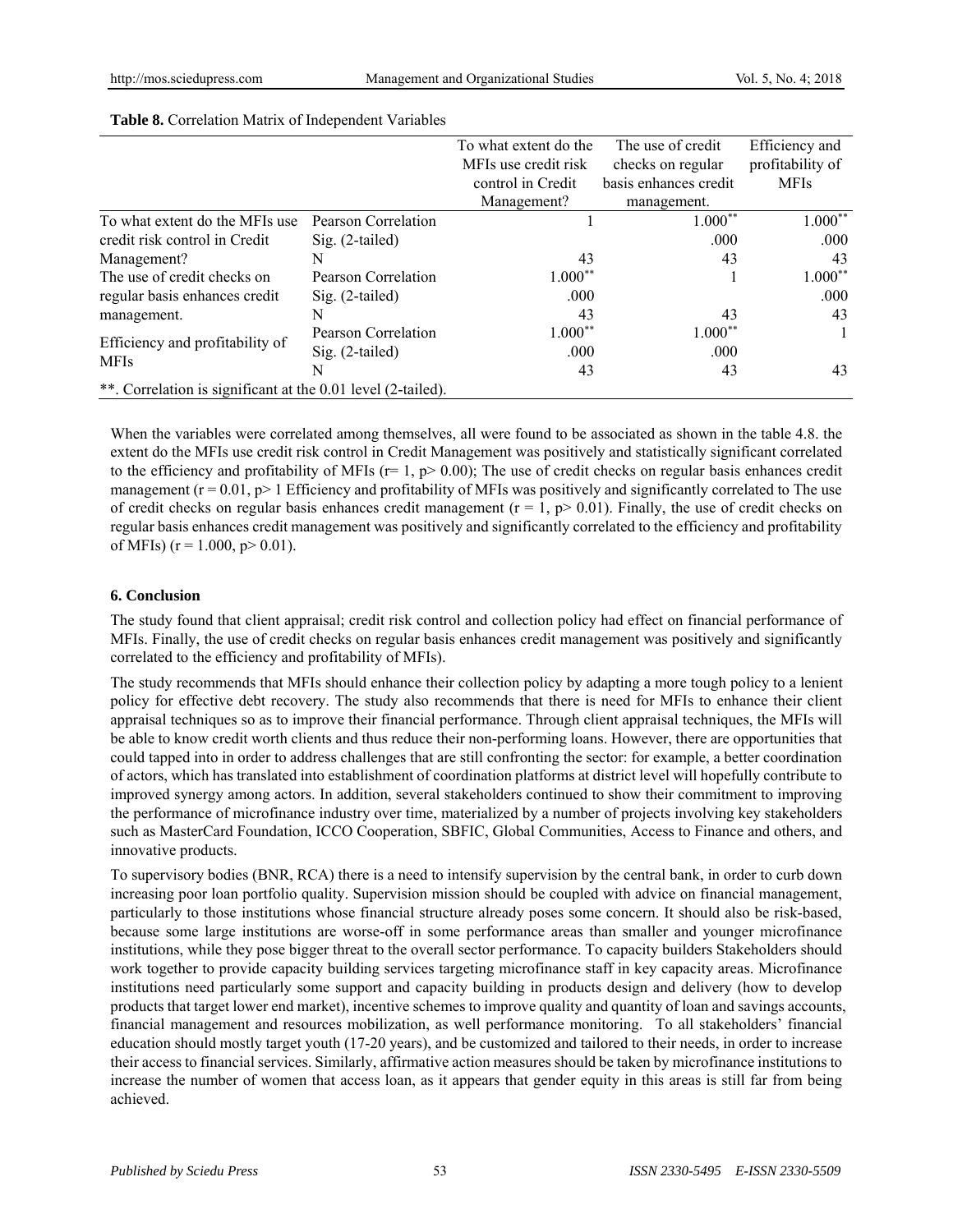#### **References**

Abedi, S. (2000). *Highway to Success,* Credit Management Journal, http://leatherspinters.com

- Arnold, G. (2003). *Corporate Financial Management.* New Jersey: Prentice Hall. Balduino, W.F.(2000a). Risk Is In. Retrieved 22/10/07 from http://www.dnb.com
- Binks, M., & Ennew, T. (1996). Financing small firms, small business and entrepreneur ( $2<sup>nd</sup>$  ed.).
- Binks, M., & Ennew, T. (1997) Small business and relationship banking: the impact of participative behavior, entrepreneurship. *Theory and practice, 21*(4), 83-92. https://doi.org/10.1177/104225879702100406
- Binks, M.R., & Ennew, C.T. (1992). Information asymmetries and the provision of finance to small firms. *International Small Business Journal, 11*(1), 35-46. https://doi.org/10.1177/026624269201100103
- Brigham, E.F., Gapenski, L.C., & Daves, P.R. (1999). *Intermediate Financial Management.* Florida: The Dryden press. Central Bank of Rwanda. Retrieved from http://www.centralbank.go.ke/
- CGAP (2009) Measuring results of micro finance Institutions. Retrieved from http://www.cgap.org
- Christen, P., E. Rhyne, R. C. Vogel, & C. McKean (1995). Maximizing the Outreach of Microenterprise Finance; An analysis of Successful Micro finance programs. *Program and Operations Assessment Report, 10*, USAID, Washington, D.C.
- Deakins, D., & Hussain, G. (1999). Risk assessment with asymmetric Information. *International Journal of Bank Marketing, 12*, 24-31.
- Edward. B. (1993). Credit Management (6th ed.). Retrieved from http://www.gowerpublishing.com
- Edwards, P., & Turnbull (1994). Finance for small and medium sized enterprises.Information and the income gearing challenge. *International Journal of marketing, 12*(6), 3-9. https://doi.org/10.1108/02652329410048275
- Eppy, I. (2005). *Perceived Information Asymmetry, Bank lending Approaches and Bank Credit Accessibility by Smes in Uganda* (Unpublished thesis) Makerere University
- Fan, L., & Shaffer, S. (2004). Efficiency versus Risk in Large Domestic US Banks. *Managerial Finance, 30*, 1-19. https://doi.org/10.1108/03074350410769245
- Grover, P. (2002). Managing Credit: *Is your Credit Policy Profitable*? Retrieved from http://www.creditguru.com (22/10/07)
- GTZ (2000). A Tool Kit for Micro Finance Institutions. Retrieved 08/06/2013 from http://www.microfinance gateway.org
- Hulme, D., & P. Mosley. (1996). *Finance Against Poverty,* Volume 1 and 2. Routledge: London.
- Knox, S. (2004). *Credit Analysis Technology in a Changing Business Environment.* Boston: CFO Publishing Corp.
- Ledgerwood. (1999) *"Microfinance handbook:* An institutional and financial perspective." Washington. The World Bank.
- Mandal, M., Pandey, R., & Prasad, A. (1998). Facial Expressions of Emotions and Schizophrenia. *A Review Schizophrenia Bulletin, 24*, 399-412. https://doi.org/10.1093/oxfordjournals.schbul.a033335
- Meyer, R. L. (2002). *Track Record of Financial Institutions in Assisting the Poor in Asia.* ADB Institute Research Paper, No 49.
- Michael A. Hitt, Robert E. Hoskisson, Richard A. Johnson & Douglas D. Moesel. (1996). The Market for Corporate Control and Firm Innovation. *The Academy of Management Journal, 39*(5), 1084-1119
- Micro capital (2007) Retrieved from http://www.microcapitalmonitor.com Micro Banking Standards project (2001) Retrieved from http: micro banking-mbb.org/
- Mix Market. (2011). *Country briefing* Retrieved from http://www.mixmarket.org/mfi/country
- Myers, C.S., & Brealey, R.A. (2003). *Principles of Corporate Finance.* New York: McGraw-Hill.
- Nelson, L. (2002). *Solving Credit Problem.* Retrieved 23/04/12 from http://www.cfo.com
- Omino, G. (2005). Essays *on Regulation and Supervision.* Retrieved from http://www.microfinancegateway.org
- Otero, M., & E. Rhyne. (1994). *The New World of Micro enterprise Finance.* Hartford, Kumarian Press.
- Pandey, I. M. (2008). *Financial Management*. Vikas Publishing House (PVT) Ltd, New Delhi Pang, J., Banking in